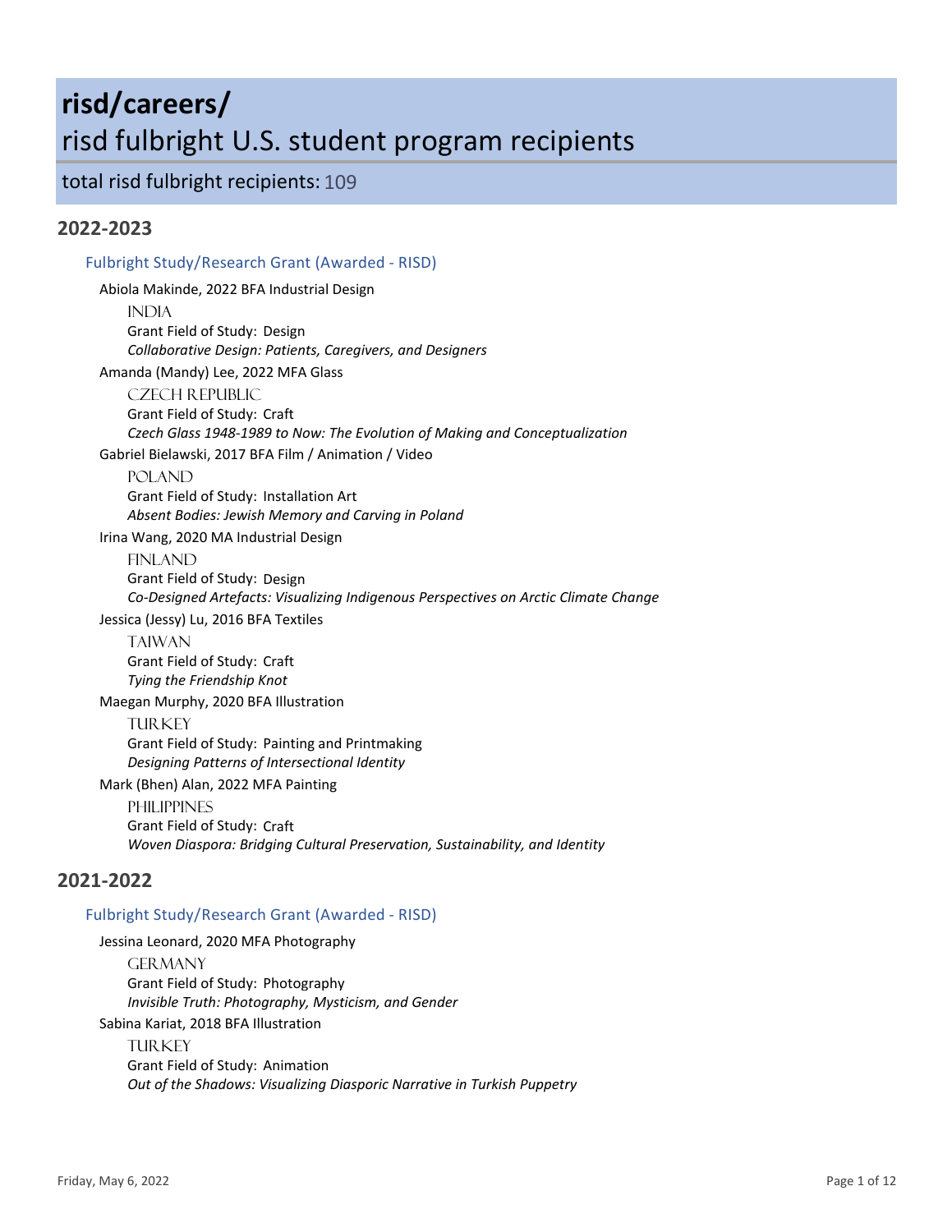#### Fulbright Study/Research Grant (Awarded - RISD)

#### Christine Cho, 2019 BFA Painting

South Korea Grant Field of Study: Painting and Printmaking *Searching for Figurative Representations of Women by Women in Korean Painting*

#### Fulbright Study/Research Grant (Awarded - At-Large)

Irene Wei, 2019 BFA Furniture Design

**TAIWAN** Grant Field of Study: Design & Craft *Preserving Pith "Paper" Crafts in Taiwan*

# **2019-2020**

### Fulbright Study/Research Grant (Awarded - RISD)

Aleksandra (Sasha) Azbel, 2014 MArch Architecture

Sri Lanka Grant Field of Study: Design and Craft *Nature, Textiles, Dance: Interwoven Expression*

Allison Morgan, 2016 DUAL: RISD BFA / Brown BA Apparel Design / Art History & French

**ITALY** Grant Field of Study: Theater Arts-Costume/Set Design *Venetian Flair: Italian Costume Design for the Operatic Stage*

Ashton Agbomenou, 2014 BFA Film/Animation/Video

**BENIN** Grant Field of Study: Painting and Printmaking *Visions of Dahomey*

Sara Khan, 2016 DUAL: RISD BFA / Brown BA Furniture Design / Computer Science

**INDIA** Grant Field of Study: Design and Craft *The Shape of Zero: Understanding Geometric Pattern Cutting*

Ying Bonny Cai, 2018 DUAL: RISD BFA / Brown BA Apparel Design / Economics & East Asian Studies

South Korea Grant Field of Study: Design and Craft *Across Time and Culture: Sharing Stories and Spirit of Traditional Korean Clothing*

#### Fulbright Study/Research Grant (Awarded - Other School)

Anrui Aaren Zhu, 2019 DUAL: RISD BFA / Brown BA Apparel Design / International Relations & Political Economy

**CHINA** Grant Field of Study: *Unknown - Applied through Brown University*

# **2018-2019**

#### Fulbright Study/Research Grant (Awarded - RISD)

Gayle Forman, 2014 BFA Glass BR AZIL Grant Field of Study: Design and Craft *Gambiarra and Material Malleability*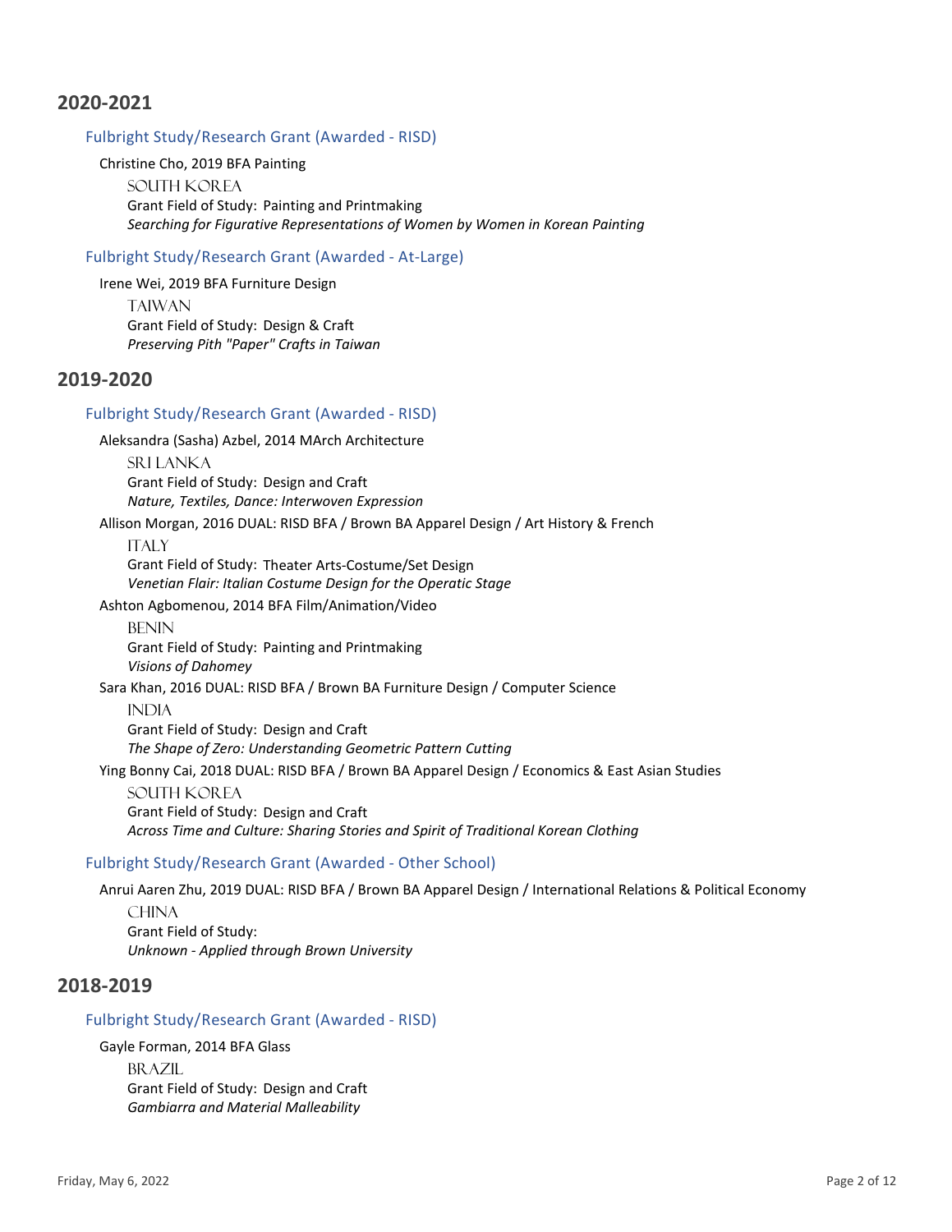#### Fulbright Study/Research Grant (Awarded - RISD)

Abigail Stoner, 2015 BArch Architecture

**GERMANY** Grant Field of Study: Architecture *Soundspace Berlin: Forming Aural Architecture*

Heather McLeod, 2016 BFA Illustration

**ITALY** 

Grant Field of Study: Design and Craft *Handheld Art*

Kim Dupont-Madinier, 2015 BArch Architecture

**MONGOLIA** Grant Field of Study: Architecture *Woven Wonders of Mongolia: A Comparative Study of the Mongolian Ger*

Michael Jacobs, 2014 MArch Architecture

**SER BIA** Grant Field of Study: Architecture *Creating Place for the Displaced: Designing for Refugees within Urban Voids of Serbia*

### **2016-2017**

#### Fulbright Study/Research Grant (Awarded - RISD)

Madeline (Midge) Wattles, 2012 BFA Photography

**ITALY** Grant Field of Study: Photography *Visions of Sicily* Miri Kim, 2016 BFA Painting South Korea Grant Field of Study: Painting and Printmaking *Finding the Korean Spirit: Modern Everyday Life Explored through Traditional Painting*

# **2015-2016**

#### Fulbright Combined Study/Research Grant and English Teaching Assistantship (Awarded - RISD)

Alexander McCarger, 2011 Barch Architecture

**AUSTRIA** Grant Field of Study: Architecture *La Boheme Without the Stove-Pipe: Collaboration and the Future of Opera*

#### Fulbright Study/Research Grant (Awarded - RISD)

Lindsay Carone, 2013 MFA Sculpture **INDIA** Grant Field of Study: Sculpture *The Art of Salvage: Exploring Traditional Craft and Modern Trash through Sculpture* Sophie Barbasch, 2013 MFA Photography BR AZIL Grant Field of Study: Photography *When the Railroad Comes: Photographing Brazil's Transnordestina*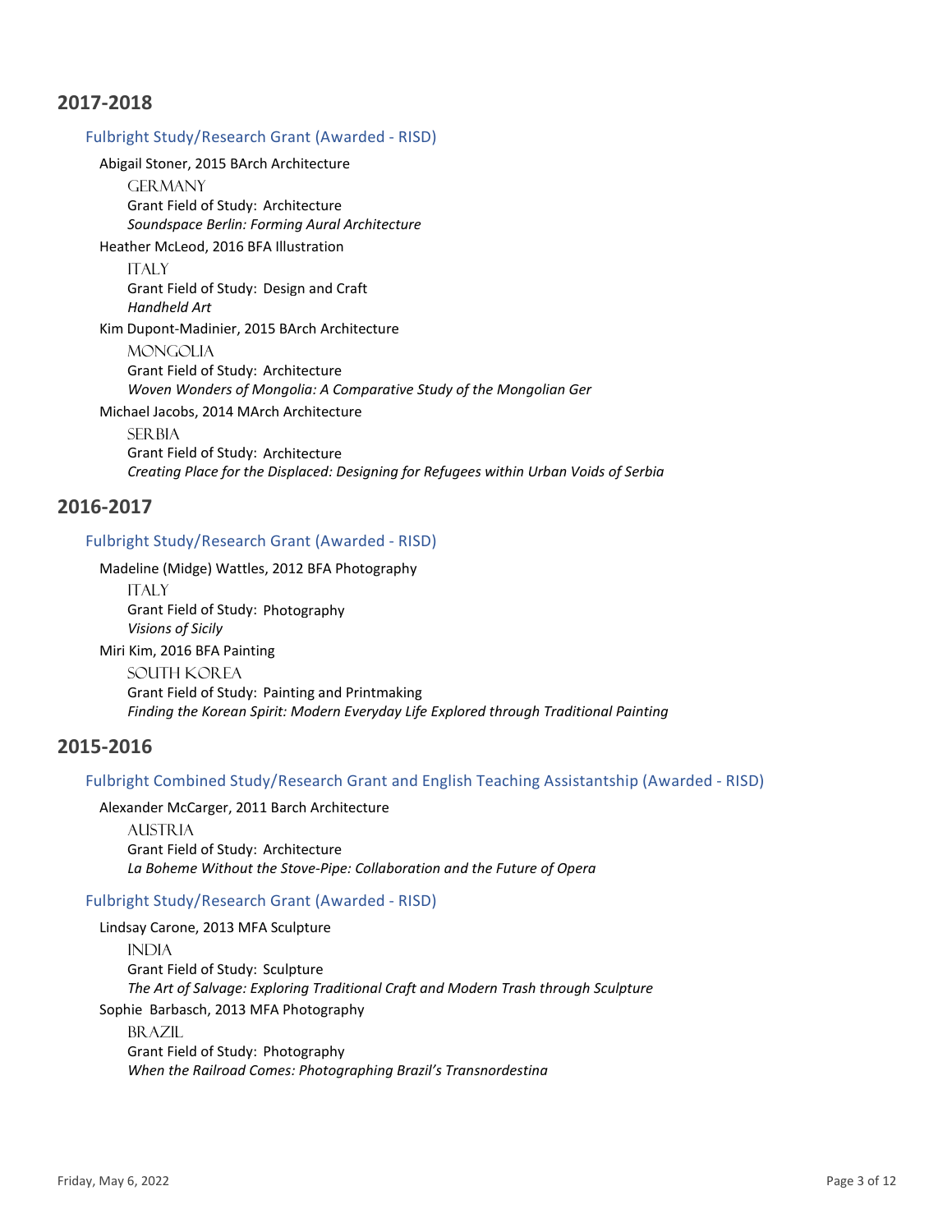#### Fulbright English Teaching Assistant Award (Awarded - RISD)

Colin MacGreggor, 2014 DUAL: RISD BFA / Brown BA Apparel Design / Economics

POLAND Grant Field of Study: English Teaching Assistant *English Teaching Assistantship*

#### Fulbright Study/Research Grant (Awarded - RISD)

Acacia Johnson, 2014 BFA Photography

**CANADA** Grant Field of Study: Photography *Seeking Polaris: The Mythic Landscape of the Contemporary Arctic* Catherine Schmidt, 2014 BFA Graphic Design

**INDIA** Grant Field of Study: Design and Craft *Typography as Cultural Cypher*

Marguerite Dreyer, 2008 MFA Graphic Design **TURKEY** Grant Field of Study: Design and Craft *Making the Invisible Visible: Pattern and Identity in Turkey*

### **2013-2014**

#### Fulbright Study/Research Grant (Awarded - RISD)

Chris Edward Wolston, 2009 BFA Glass

**COLOMBIA** Grant Field of Study: Design and Craft *Methods of Production in Colombian Material Culture*

Jessica Min Paik, 2013 BFA Painting South Korea Grant Field of Study: Painting and Printmaking *Unification of Diversity: Assimilating Korean and Western Aesthetics* Joseph Thue (Raine) Vasquez, 2013 MFA Printmaking

**FINLAND** Grant Field of Study: Academic: Art & Architectural History *The Art of Living: The Consequence of Everyday Aesthetics in Contemporary Art Theory*

#### Fulbright Study/Research Grant (Awarded - At-Large)

Andrew Fladeboe, 2006 BFA Photography

New Zealand Grant Field of Study: Photography *Tending Their Herds: New Zealand's Working Dog Tradition*

# **2012-2013**

#### Fulbright Study/Research Grant (Awarded - RISD)

Mara Streberger, 2012 MFA Glass DENMAR<sub>K</sub> Grant Field of Study: Installation Art *The Aural Imaginative: Exploring the echoes of nature through glass*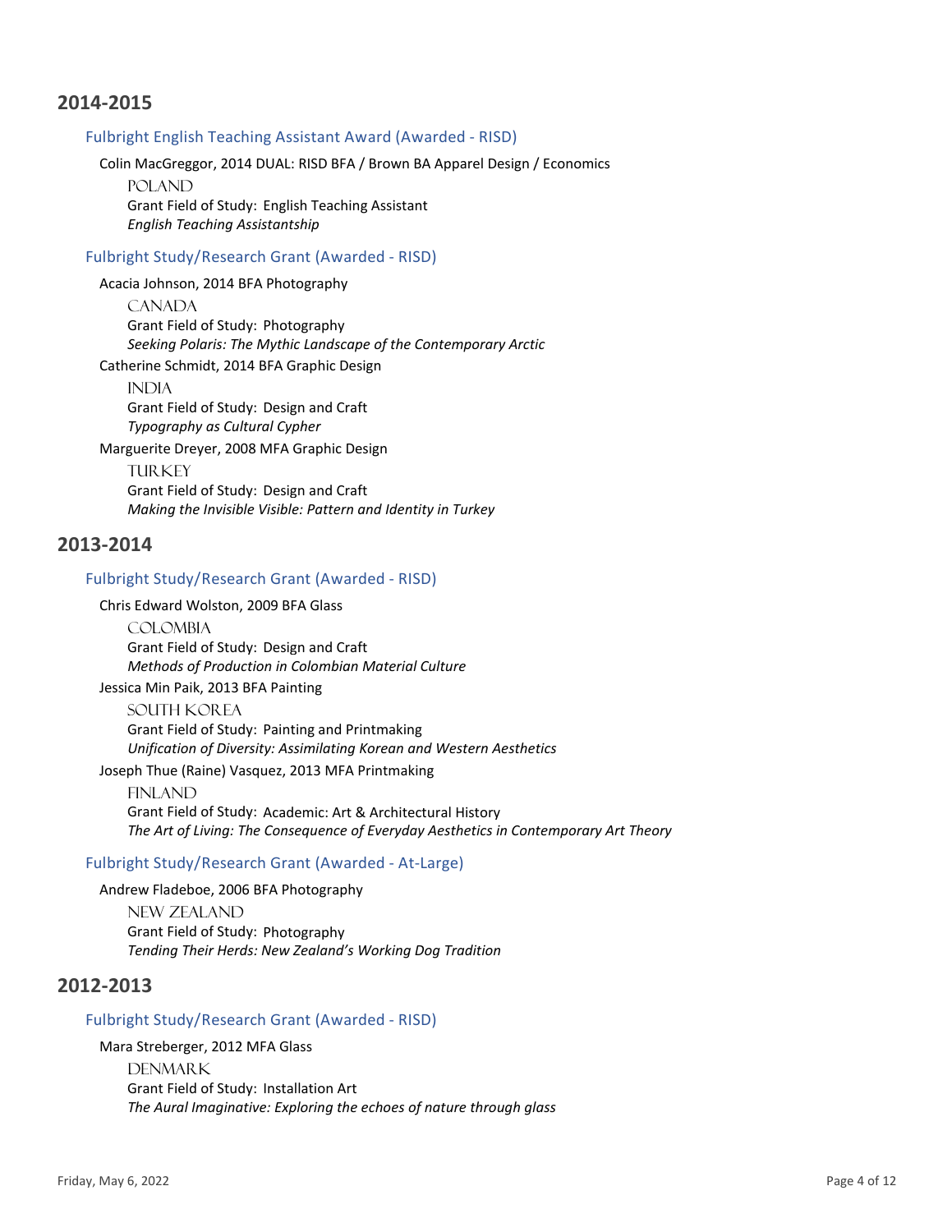### Fulbright Study/Research Grant (Awarded - RISD)

Anthansiou Geolas, 2011 Barch Architecture **GREECE** Grant Field of Study: Interdisciplinary Studies Kellie Riggs, 2011 BFA Jewelry + Metalsmithing **ITALY** Grant Field of Study: Design and Craft Michael (Misha) Kahn, 2011 BFA Furniture Design ISRAEL Grant Field of Study: Design and Craft Reed Deucy-Gibbs, 2011 March Architecture **TURKEY** Grant Field of Study: Architecture

# **2010-2011**

#### Fulbright Study/Research Grant (Awarded - RISD)

Andrew Bearnot, 2010 BFA Glass **SWEDEN** Grant Field of Study: Design and Craft Germaine Gigi Gatewood, 2009 MFA Photography **TRINIDAD** Grant Field of Study: Design and Craft Lindsey Meyer, 2006 March Architecture MOR OCCO Grant Field of Study: Architecture Louis Rigano, 2010 BFA Industrial Design **JAPAN** Grant Field of Study: Design and Craft Matthew Perez, 2010 MFA Glass Australia Grant Field of Study: Sculpture Michael Hahn, 2008 BFA Industrial Design CAMBODIA Grant Field of Study: Design and Craft Sloan Kulper, 2006 MID Industrial Design **BANGLADESH** Grant Field of Study: Design and Craft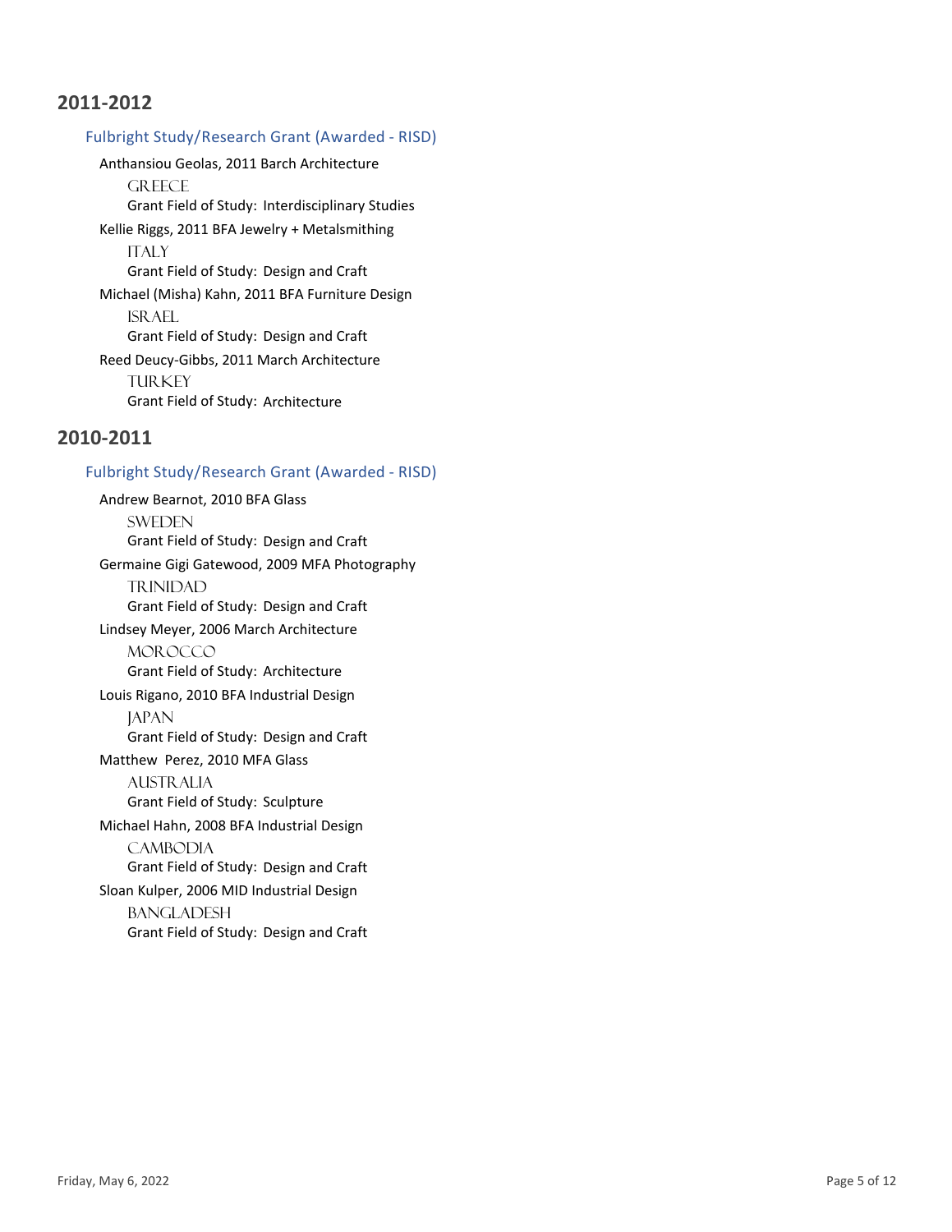### Fulbright Study/Research Grant (Awarded - RISD)

Monica Ogrodowksi, 2009 BFA Textiles

**POLAND** Grant Field of Study: Design and Craft Stefanie Pender, 2009 MFA Glass **ITALY** Grant Field of Study: Sculpture Sue Nguyen, 2007 MFA Graphic Design **GERMANY** Grant Field of Study: Design and Craft

#### Fulbright Study/Research Grant (Awarded - At-Large)

Kristina Paabus, 2000 BFA Illustration **ESTONIA** Grant Field of Study: Installation Art Regina Mamou, 2005 BFA Photography **JORDAN** Grant Field of Study: Photography

# **2008-2009**

#### Fulbright Study/Research Grant (Awarded - RISD)

Erika Nishizato, 2007 MFA Graphic Design **JAPAN** Grant Field of Study: Design and Craft Maryam Molki, 2008 MFA Painting **EGYPT** Grant Field of Study: Painting and Printmaking

### Fulbright Study/Research Grant (Awarded - At-Large)

Esther B. Lee, 2005 BFA Textiles **PERU** Grant Field of Study: Design and Craft

# **2007-2008**

#### Fulbright Study/Research Grant (Awarded - RISD)

Amy Kwok, 2007 March Architecture **CHINA** Grant Field of Study: Architecture Frances Nelson, 2007 March Architecture **JAPAN** Grant Field of Study: Architecture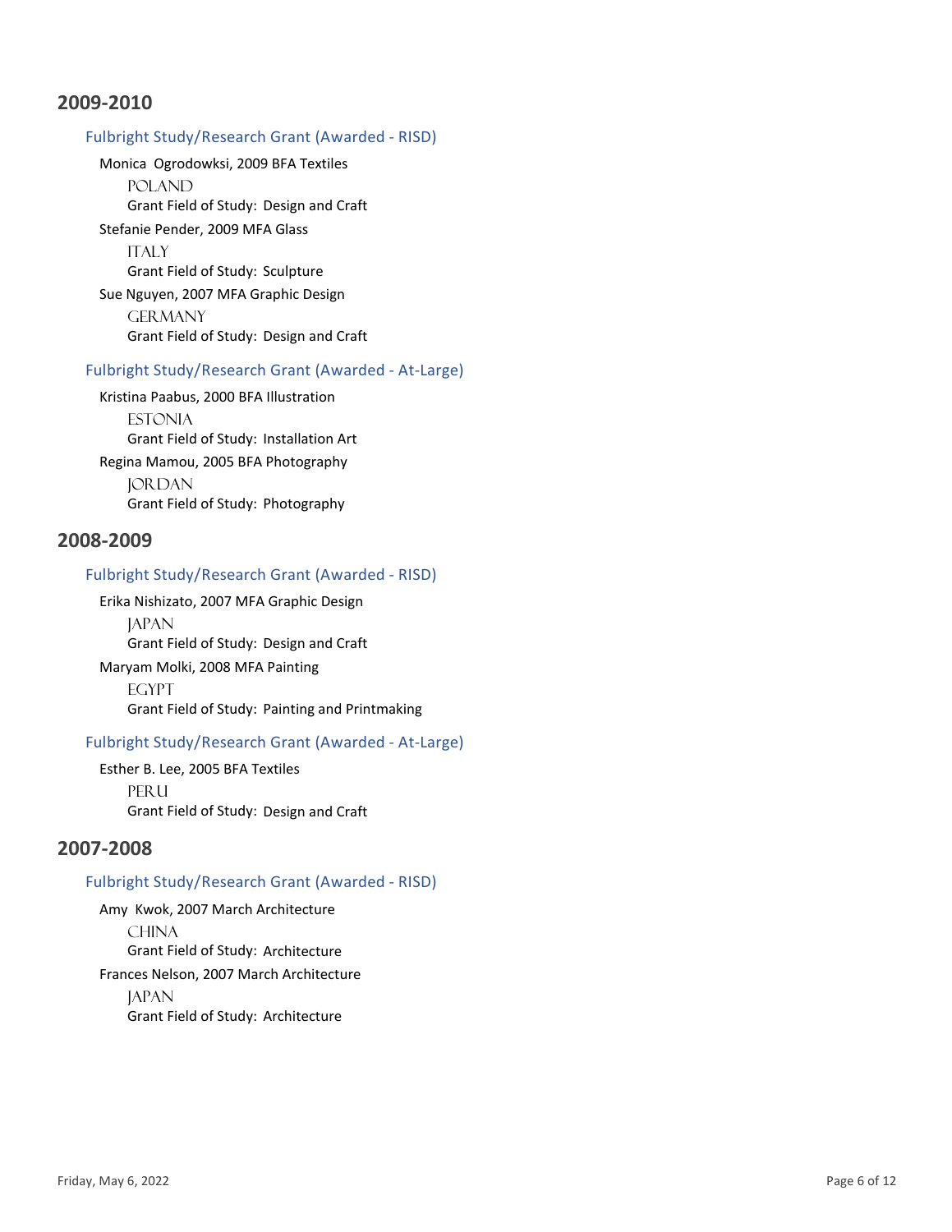### Fulbright Study/Research Grant (Awarded - RISD)

Carina Cheung, 2006 BFA Sculpture **CHINA** Grant Field of Study: Sculpture Joel Fisher, 2006 MFA Photography **GERMANY** Grant Field of Study: Photography

#### Fulbright Study/Research Grant (Awarded - Other School)

Tzu-Ju Chen, 2000 BFA Jewelry + Metalsmithing **CHINA** Grant Field of Study: Design and Craft

# **2005-2006**

#### Fulbright Study/Research Grant (Awarded - RISD)

Anjali Deshmukh, 2005 MFA Painting **INDIA** Grant Field of Study: Painting and Printmaking Shadi Khadivi, 2005 March Architecture **TURKEY** Grant Field of Study: Architecture

#### Fulbright Study/Research Grant (Awarded - Other School)

Marc Schwartz, 2000 BFA Industrial Design **JAPAN** Grant Field of Study: Academic: Education

#### Fulbright Study/Research Grant (Awarded - At-Large)

Anthony Acciavatti, 2004 Barch Architecture **INDIA** Grant Field of Study: Architecture

# **2004-2005**

#### Fulbright English Teaching Assistant Award (Awarded - RISD)

Boeun Lee, 2004 BFA Painting South Korea Grant Field of Study: English Teaching Assistant

#### Fulbright Study/Research Grant (Awarded - Other School)

Noah Fischer, 1999 BFA Sculpture **NETHERLANDS** Grant Field of Study: Sculpture

#### Fulbright Study/Research Grant (Awarded - At-Large)

Nicola (Nick) DePace, 1995 Barch Architecture **ITALY** Grant Field of Study: Architecture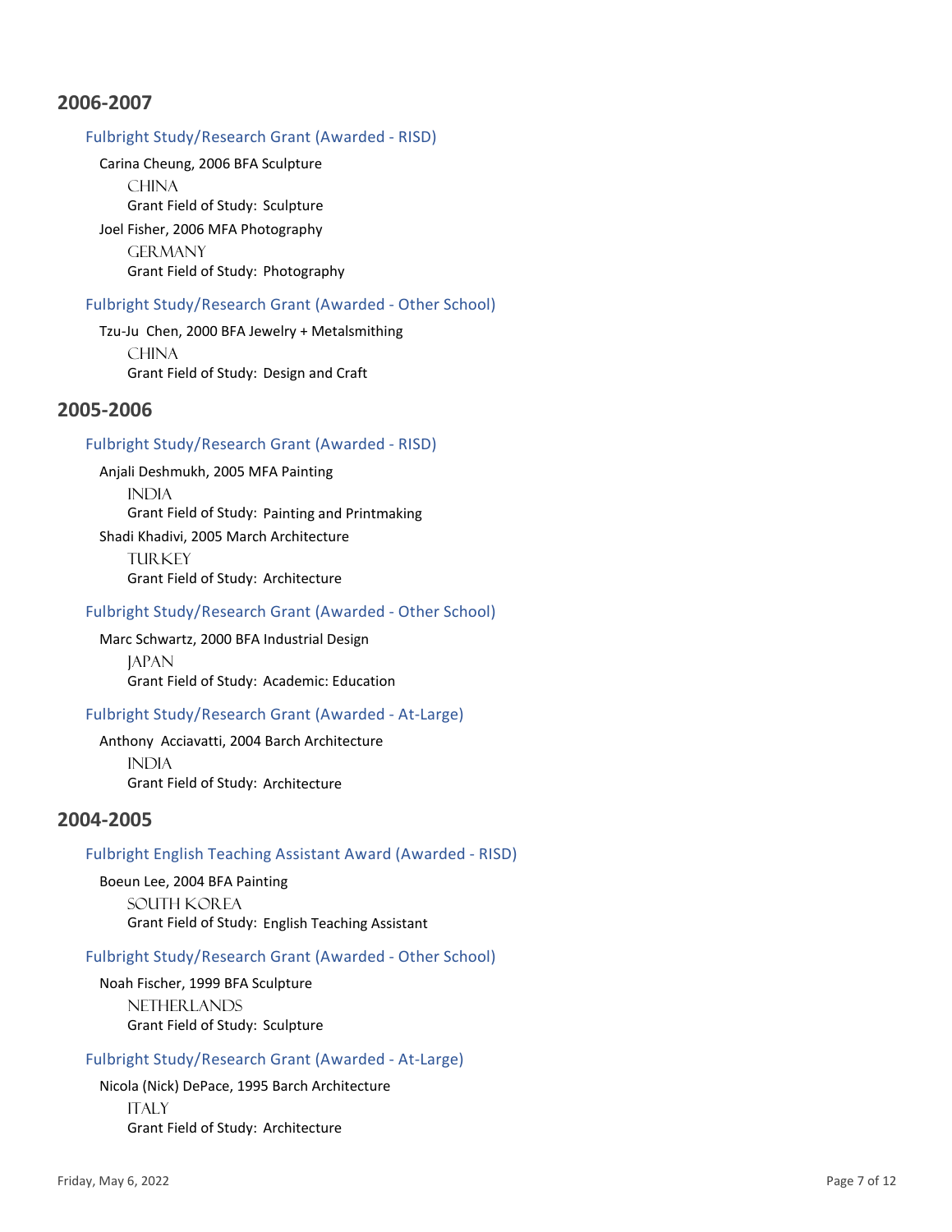### Fulbright Study/Research Grant (Awarded - At-Large)

Jeffrey Sarmiento, 2000 MFA Glass **DENMARK** Grant Field of Study: Design and Craft

# **2002-2003**

#### Fulbright Study/Research Grant (Awarded - Other School)

Lindsay Packer, 1996 BFA Textiles **INDIA** Grant Field of Study: Installation Art

# **2001-2002**

### Fulbright Study/Research Grant (Awarded - RISD)

Matthew Maleska, 2001 BFA Industrial Design **INDIA** Grant Field of Study: Design and Craft Tyrone Reed, 2001 March Architecture MOR OCCO Grant Field of Study: Architecture

#### Fulbright Study/Research Grant (Awarded - At-Large)

Soraya Ghazi, 1995 BFA Textiles **INDIA** Grant Field of Study: Design and Craft

# **2000-2001**

### Fulbright Study/Research Grant (Awarded - RISD)

Patrick Purcell, 2000 MFA Ceramics **TURKEY** Grant Field of Study: Sculpture

### Fulbright Study/Research Grant (Awarded - At-Large)

Erin Rosenthal, 1998 BFA Film/Animation/Video POLAND Grant Field of Study: Filmmaking Patrick Marold, 1997 BFA Industrial Design **ICELAND** Grant Field of Study: Sculpture Phaedra Barrat, 1998 BFA Photography **MEXICO** Grant Field of Study: Sculpture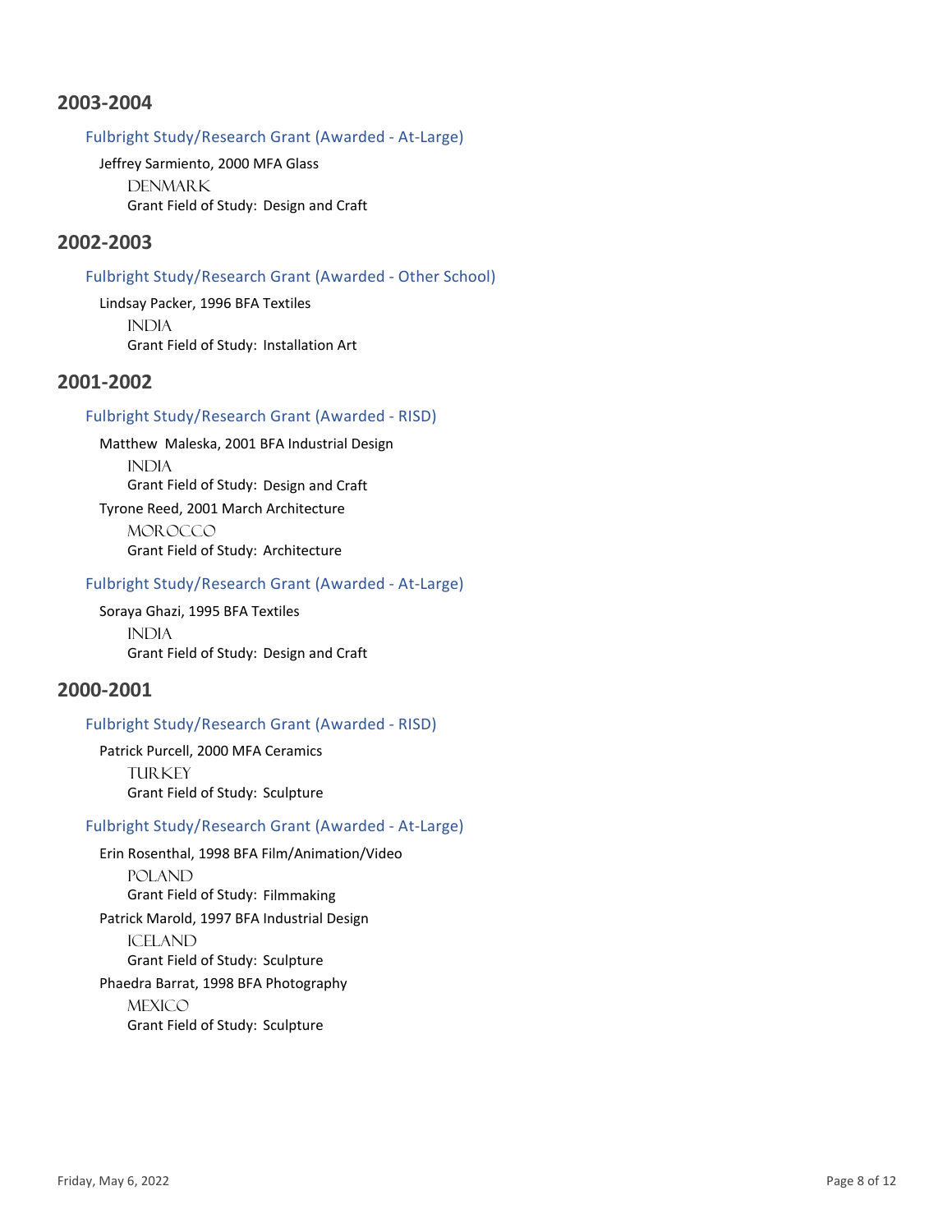### Fulbright Study/Research Grant (Awarded - RISD)

Nicholas Dodziuk, 1999 BFA Industrial Design **GERMANY** Grant Field of Study: Design and Craft

#### Fulbright Study/Research Grant (Awarded - At-Large)

Karen Lamonte, 1990 BFA Glass Czech Republic Grant Field of Study: Sculpture

### **1998-1999**

#### Fulbright Study/Research Grant (Awarded - RISD)

Elizabeth (Whitney) Bedford, 1998 BFA Painting **GERMANY** Grant Field of Study: Painting and Printmaking

#### Fulbright Study/Research Grant (Awarded - At-Large)

Brad Silverstein, 1997 BFA Illustration NOR WAY Grant Field of Study: Painting and Printmaking

Maureen Jeram, 1993 BFA Painting **ITALY** Grant Field of Study: Painting and Printmaking Thea Izzi, 1991 BFA Jewelry + Metalsmithing

**ITALY** Grant Field of Study: Design and Craft

### **1997-1998**

#### Fulbright Study/Research Grant (Awarded - RISD)

Matthew Doll, 1997 BFA Illustration Israel Grant Field of Study: Painting and Printmaking

#### Fulbright Study/Research Grant (Awarded - Other School)

Rajive Anand, 1995 BFA Painting **INDIA** Grant Field of Study: Painting and Printmaking

#### Fulbright Study/Research Grant (Awarded - At-Large)

Kenneth Millington, 1996 BFA Illustration **BOLIVIA** Grant Field of Study: Painting and Printmaking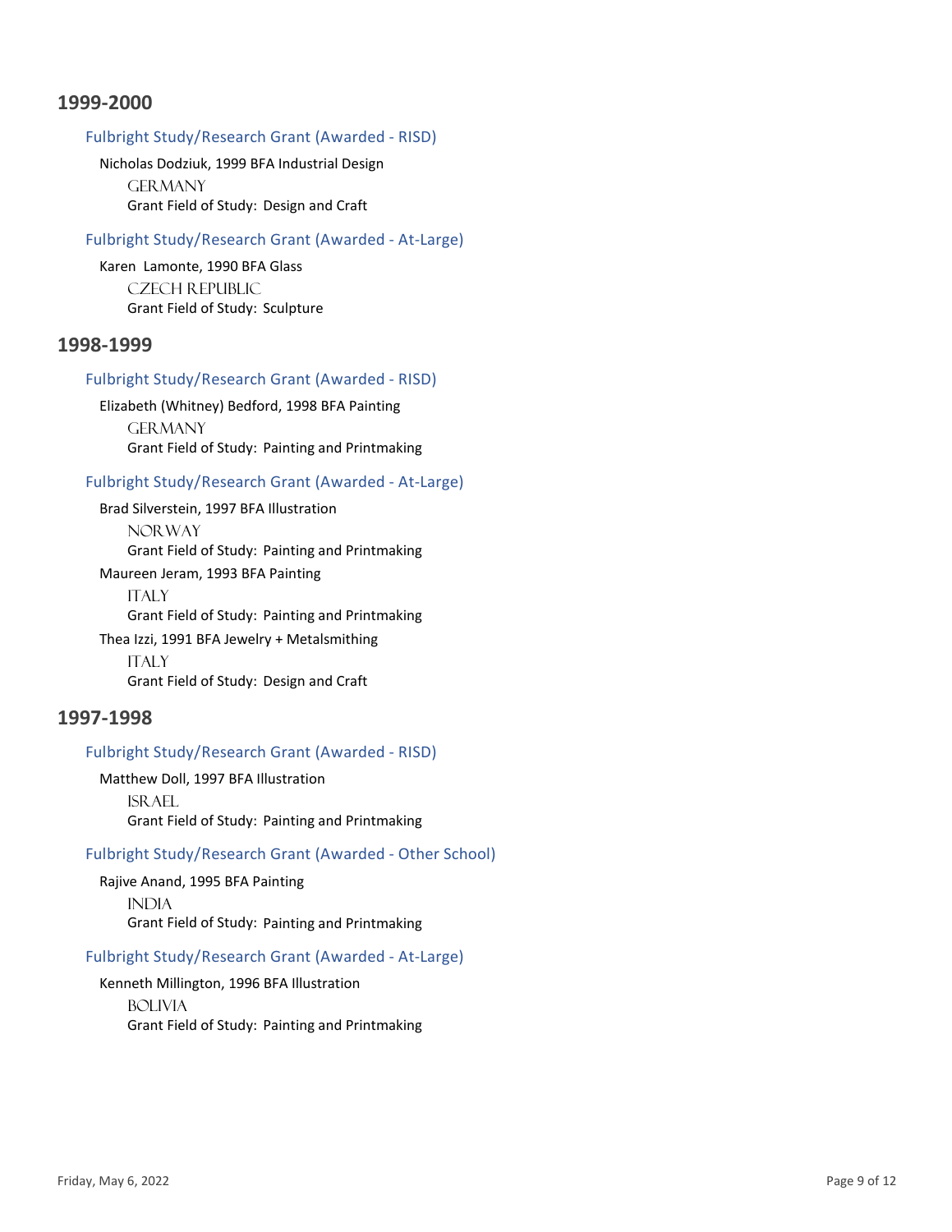### Fulbright Study/Research Grant (Awarded - At-Large)

Erik Bright, 1991 BFA Ceramics **NORWAY** Grant Field of Study: Design and Craft

# **1995-1996**

#### Fulbright Study/Research Grant (Awarded - At-Large)

Matthew Kolodziej, 1993 MFA Painting United Kingdom Grant Field of Study: Painting and Printmaking Olexa Hewryk, 1994 BFA Film/Animation/Video POLAND Grant Field of Study: Photography

# **1994-1995**

### Fulbright Study/Research Grant (Awarded - Other School)

Margaret Jackson, 1987 BFA Glass PFR<sub>II</sub> Grant Field of Study: Academic: Art & Architectural History

### **1993-1994**

#### Fulbright Study/Research Grant (Awarded - RISD)

Robert Rustermier, 1993 MFA Ceramics Czech Republic Grant Field of Study: Design and Craft

### Fulbright Study/Research Grant (Awarded - At-Large)

Leah Oates, 1992 BFA Illustration Scotland Grant Field of Study: Painting and Printmaking Nelson Ryland, 1992 BFA Photography

**BULGARIA** Grant Field of Study: Academic: Anthropology

### **1988-1989**

### Fulbright Study/Research Grant (Awarded - RISD)

William Mcintryre, 1987 MFA Photography Hong Kong Grant Field of Study: Photography

# **1983-1984**

#### Fulbright Study/Research Grant (Awarded - RISD)

Martha Croasdale, 1983 BFA Glass **SWEDEN** Grant Field of Study: Design and Craft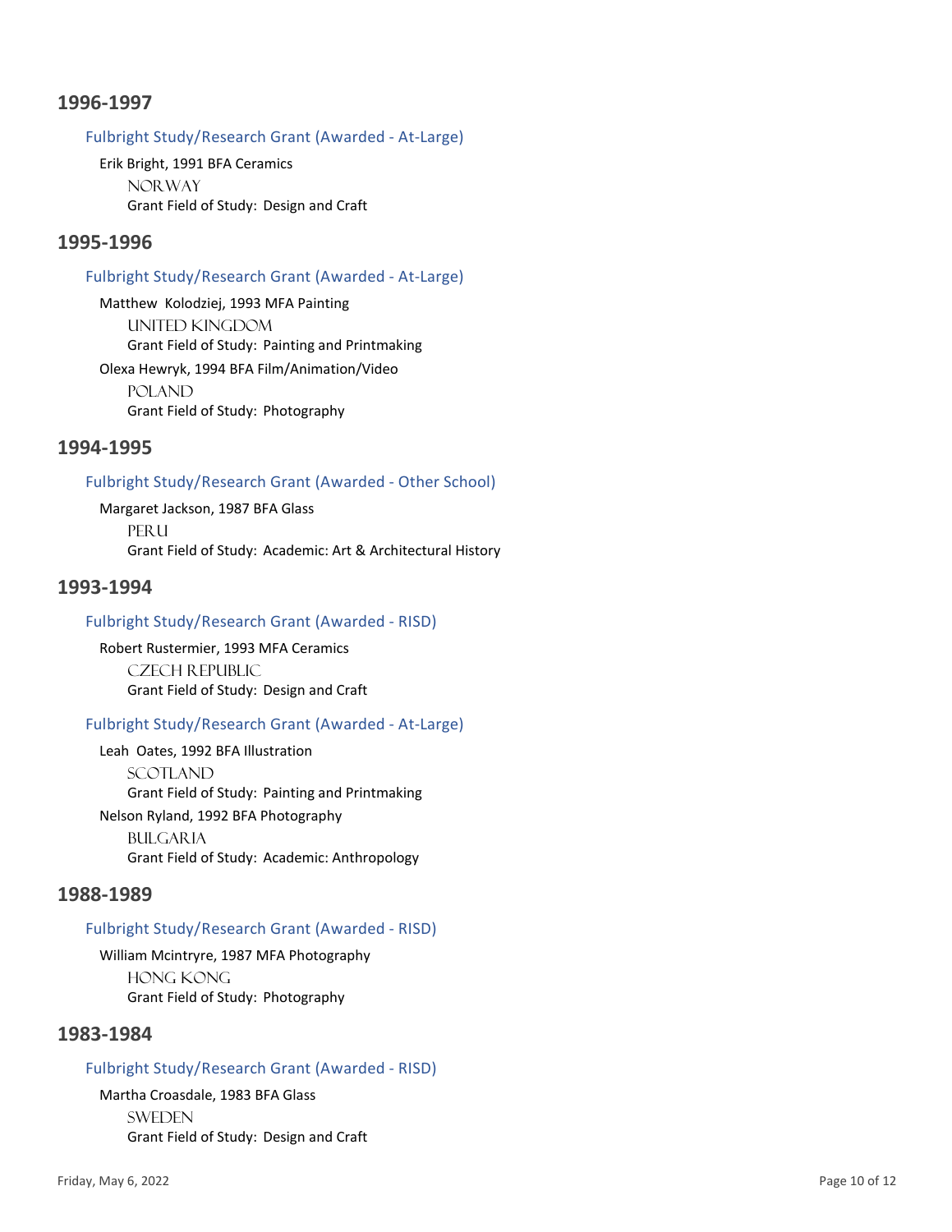### Fulbright Study/Research Grant (Awarded - RISD)

Alberto Fraser, 1982 BFA Industrial Design **ITALY** Grant Field of Study: Design and Craft

# **1980-1981**

#### Fulbright Study/Research Grant (Awarded - RISD)

Lauriston Marshall, Jr., 1980 MFA Painting United Kingdom Grant Field of Study: Painting and Printmaking

# **1976-1977**

#### Fulbright Study/Research Grant (Awarded - RISD)

Erica Friedman, 1976 BFA Sculpture **SWEDEN** Grant Field of Study: Design and Craft

# **1975-1976**

### Fulbright Study/Research Grant (Awarded - RISD)

Neil Maurer, 1975 MFA Photography **PERU** Grant Field of Study: Photography

# **1973-1974**

### Fulbright Study/Research Grant (Awarded - RISD)

Catherine Cosman, **GER MANY** Grant Field of Study: Academic: Middle Eastern Languages and Literature

# **1972-1973**

### Fulbright Study/Research Grant (Awarded - RISD)

Daniel Dailey, **ITALY** Grant Field of Study: Design

# **1971-1972**

### Fulbright Study/Research Grant (Awarded - RISD)

Howard Newman, **ITALY** Grant Field of Study: Architecture